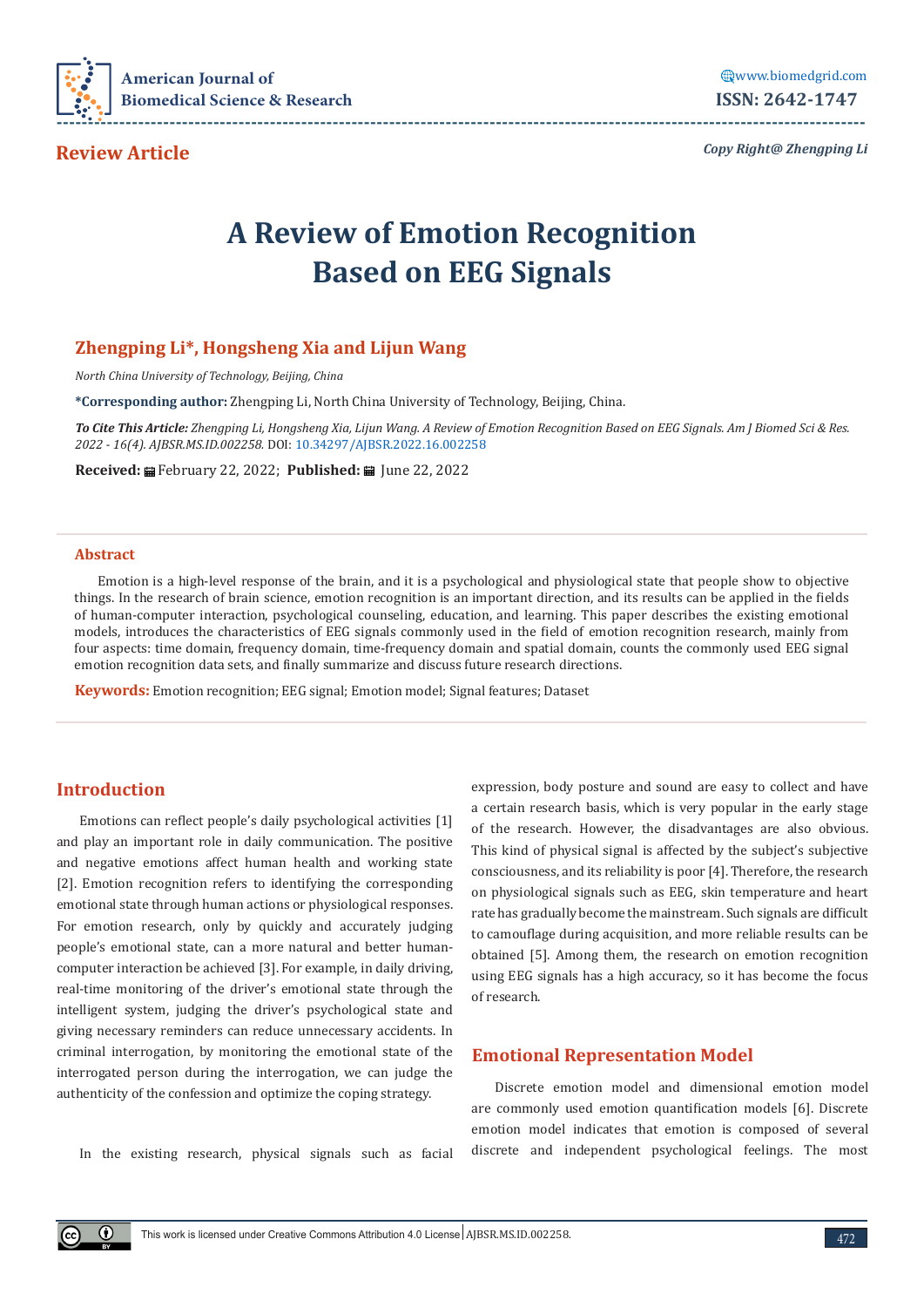recognized is Ekman's six basic emotions, including happiness, sadness, anger, fear, surprise, and disgust [7]. Other emotions can be combined from these six basic emotions. Discrete emotion model can use simple words to describe emotion, but it cannot describe the process of emotion generation, development, and disappearance.

In order to better study emotion, researchers established a dimensional emotion model. Lang PJ [8] proposed a valencearousal model, which maps emotions into this two-dimensional space. Valence (also called pleasure) represents positive (pleasant) and negative (unpleasant) situations, and arousal represents the intensity of human emotions. This model will divide some emotions into the same area, which is difficult to distinguish. Therefore Albert Mehrabian [9] proposed the Pleasure-Arousal-Dominance (PAD) model, adding the dominance dimension to the valence-arousal model, which represents human control under certain emotions.

## **EEG Signal Characteristics**

EEG signal is a weak physiological signal, which is easily interfered by the outside world in the process of acquisition [10]. The common interferences include eye movement interference, EMG interference, ECG interference, high-frequency noise interference and so on. These interferences will not only affect the acquisition of EEG signals, but also increase the difficulty of EEG signal analysis. In order to facilitate subsequent research, regular signals are often obtained through preprocessing. In the field of emotion recognition, the features of EEG signals are mainly divided into time domain features, frequency domain features, time-frequency domain features, and spatial domain features. This section will introduce the common EEG features from the above four aspects.

#### **Time Domain Features**

EEG signals are mostly collected in the form of time domain, and the time domain feature is the statistical feature of the signal. [11] used three domain methods to calculate the characteristics of the time series of any sample data of EEG and achieved good classification results. [12] designed five domain features, including standard deviation, first-order difference means absolute value and second-order difference mean absolute value, etc., and fused them to improve the performance of emotion recognition.

#### **Frequency Domain Features**

The research on frequency domain features is to show the frequency information of the signal, which is mainly to convert the original time domain signal to frequency domain through Fourier transform to obtain the power characteristics of different frequency bands. Frequency domain analysis usually divides EEG

signals into delta frequency band (0.5-4Hz), theta frequency band (4-8Hz), alpha frequency band (8-13Hz), beta frequency band (13- 30Hz) and gamma frequency band (30-50Hz). Li D H [13] used the short-time Fourier transform to convert the time domain signal into the frequency domain, respectively calculated the power spectral density features of Theta, Alpha, Beta and Gamma frequency bands and fused them with the facial expression features. The Long Short-Term Memory (LSTM) network is used for emotion recognition, and a good recognition effect is obtained.

#### **Time-Frequency Domain Features**

To better study the EEG signal, the time domain signal and the frequency domain signal are combined to study the change of the signal frequency with time. Time-frequency analysis can more comprehensively reflect the characteristic information of EEG signals. Wavelet transform decomposes the low-frequency part of the signal [14], and there are two basic types: continuous wavelet transform (CWT) and discrete wavelet transform (DWT). Hilbert-Huang transform is composed of empirical mode decomposition and Hilbert spectral analysis. Compared with traditional methods, it has more advantages in dealing with nonlinear and nonstationary signals. 15. Ning Zhuang [15] decomposed the IMF component by EMD method and used the three features of IMF1 as the features of emotion recognition.

#### **Spatial Domain Features**

Spatial analysis is a spatial distribution pattern composed of electrical levels placed in different positions on the cerebral cortex during EEG signal acquisition. Different brain regions also respond differently to emotion. [16] considered the complementarity between temporal, spatial and spectral features. A parallel spatialtemporal stream and spatial-spectral stream are designed to capture spatial-temporal and spatial-spectral features.

## **EEG Emotion Recognition Dataset**

The commonly used data sets in EEG emotion recognition are introduced as follows:

- **a) DEAP:** This dataset was created by Koelstra et al. [17] to analyze human emotional states. It recorded EEG signals and peripheral physiological signals of 32 subjects while watching music videos, as well as frontal videos of 22 of them. The subjects were asked to give self-emotional assessments ranging from 1 to 9 from the dimensions of arousal, valence and dominance.
- **b) SEED** [18]: The dataset, released by Shanghai Jiao Tong University, contains EEG signals collected while subjects watched movie clips. By watching about 4 minutes of videos